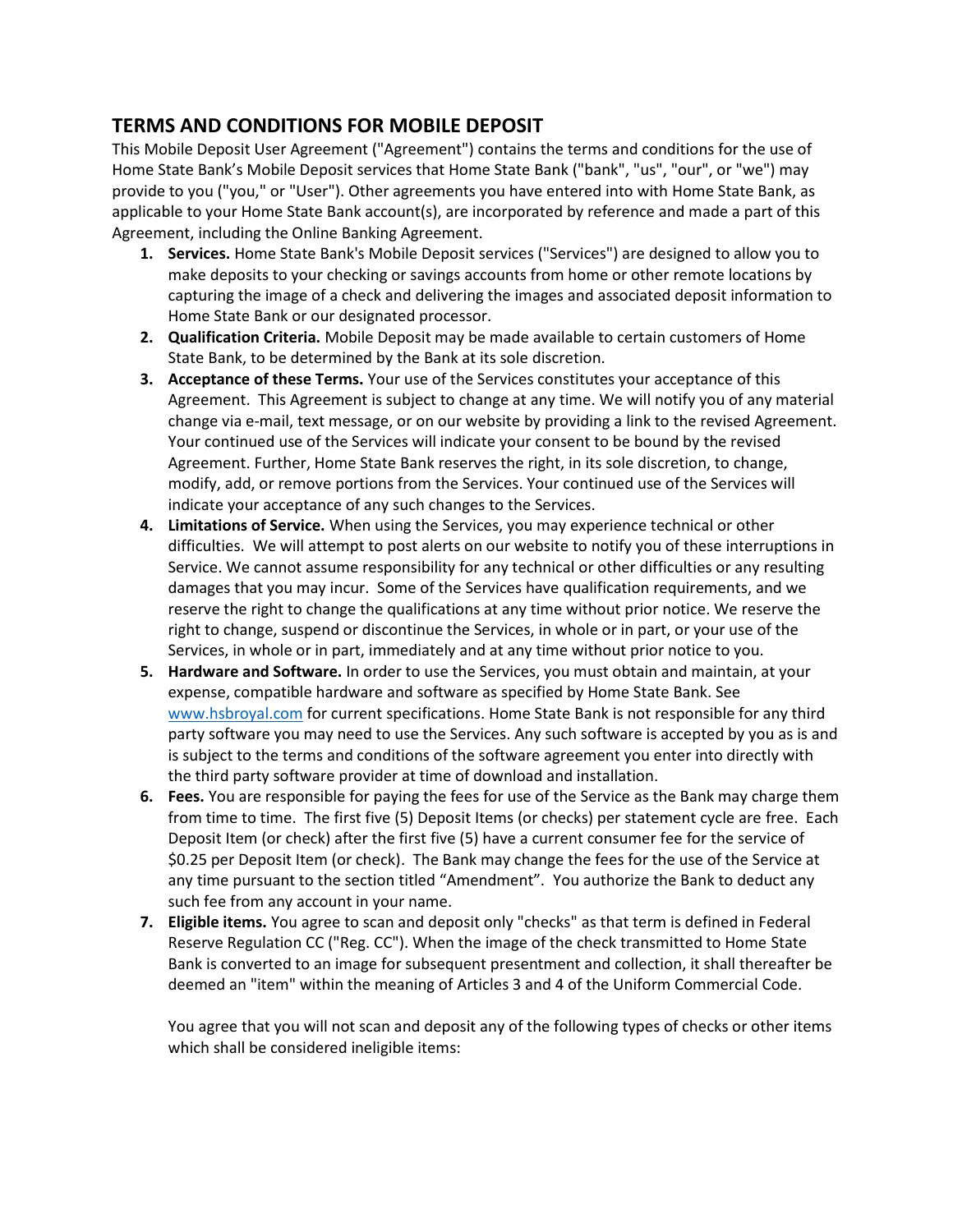- Checks payable to any person or entity other than the person or entity that owns the account into which the check is being deposited.
- Checks containing an alteration on the front of the check or item, or which you know or suspect, or should know or suspect, are fraudulent or otherwise not authorized by the owner of the account on which the check is drawn.
- Checks payable jointly, unless deposited into an account in the name of all payees.
- Checks previously converted to a substitute check, as defined in Reg. CC.
- Checks drawn on a financial institution located outside the United States.
- Checks that are remotely created checks, as defined in Reg. CC.
- Checks not payable in United States currency.
- Checks dated more than 6 months prior to the date of deposit.
- Checks or items prohibited by the bank's current procedures relating to the services or which are otherwise not acceptable under the terms of your account.
- Checks with any endorsement on the back other than that specified in this agreement.
- Checks that have previously been submitted through the Service or through a remote deposit capture service offered at any other financial institution.
- Checks that have previously been deposited or negotiated in any way via any method at Home State Bank or any other financial institution.
- **8. Endorsements and Procedures.** You agree to restrictively endorse any item transmitted through the Services as *"For Mobile Deposit Only"* or as otherwise instructed by Home State Bank. You agree to follow any and all other procedures and instructions for use of the Services as Home State Bank may establish from time to time.
- **9. Receipt of Items.** We reserve the right to reject any item transmitted through the Services, at our discretion, without liability to you. We are not responsible for items we do not receive or for images that are dropped during transmission. An image of an item shall be deemed received when you receive a confirmation from Home State Bank that we have received the image. Receipt of such confirmation does not mean that the transmission was error free, complete or will be considered a deposit and credited to your account. We further reserve the right to charge back to your account, at any time, any item that we subsequently determine was not an eligible item. You agree that the Bank is not liable for any loss, costs, or fees you may incur as a result of our chargeback of an ineligible item.
- **10. Availability of Funds.** If an Image you transmit through the Service is received and accepted before 3:00PM Central Standard Time on a business day that we are open, we consider that day to be the day of your deposit. Otherwise, we will consider that the deposit was made on the next business day we are open. Funds from Items deposited through the Service will be made available to you pursuant to our Funds Availability disclosure provided during account opening.
- **11. Disposal of Transmitted Items.** Upon your receipt of a confirmation from Home State Bank that we have received an image that you have transmitted, you agree to prominently mark the item as "Electronically Presented", "VOID", or otherwise render it incapable of further transmission, deposit, or presentment. You agree never to re‐present the item. You agree to retain the check for at least 90 calendar days from the date of the image transmission. After 90 days, you agree to destroy the check that you transmitted. During the time the retained check is available, you agree to properly handle the check and upon request, promptly provide it to Home State Bank.
- **12. Deposit Limits.** The Bank reserves the right to impose limits on the amount(s) and/or number of deposits (over a period of time set by the Bank) that you transmit using the Service and to modify such limits from time to time. The bank may change the imposed limits at any time pursuant to the section titled "Amendment". Our current daily deposit limit for this Service is \$2,000 per day. If you attempt to initiate a deposit in excess of these limits, we may reject your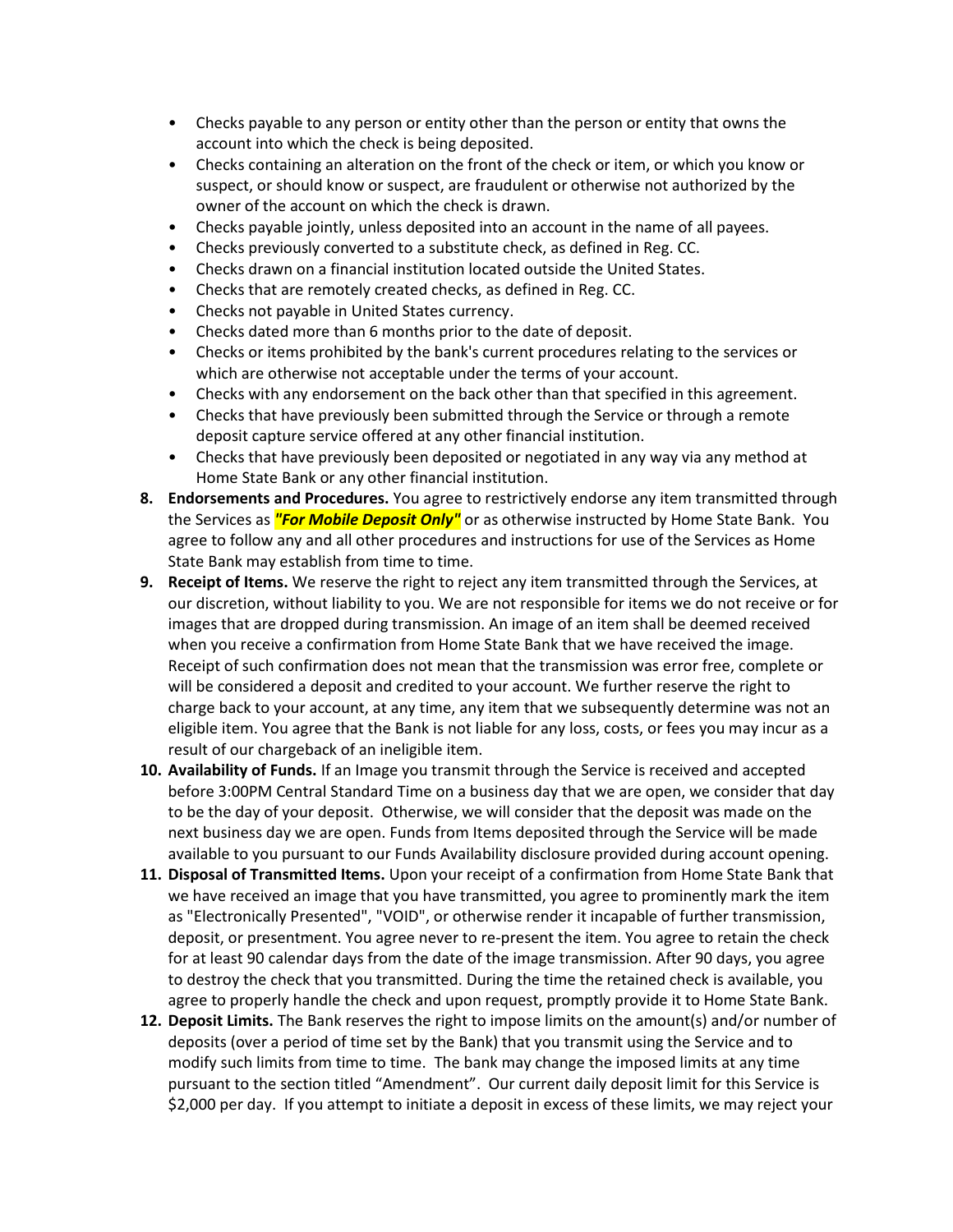deposit. If we permit you to make a deposit in excess of these limits, such deposit will still be subject to the terms of this Agreement, and we will not be obligated to allow such a deposit at other times.

- **13. Presentment.** The manner in which the items are cleared, presented for payment, and collected shall be in Home State Bank's sole discretion subject to the agreements governing your account.
- **14. Errors.** If you think your statement is wrong or if you need more information about a deposit made through this Service, we must hear from you no later than 60 days after we make available the FIRST statement on which the error or problem appears. Telephone us at the number listed on the front of your statement or write us at the address on the front of the statement.
	- Tell us your name and account number.
	- Describe the error or deposit you are unsure about and explain as clearly as you can why you believe there is an error or why you need more information.
	- Tell us the dollar amount of the suspected error.

Unless you notify Home State Bank within 60 days, such statement regarding all deposits made through the Service shall be deemed correct, and you are prohibited from bringing a claim against Home State Bank for such alleged error.

- **15. Errors in Transmission.** By using the Services you accept the risk that an item may be intercepted or misdirected during transmission. Home State Bank bears no liability to you or others for any such intercepted or misdirected items or information disclosed through such errors.
- **16. Check Requirements (Including Image Quality).** The image of an item transmitted to Home State Bank using the Services must be legible, as determined in the sole discretion of Home State Bank, and contain images of the front and the bank of the Check. The image quality of the items must comply with the requirements established from time to time by the American National Standards Institute ("ANSI"), the Board of Governors of the Federal Reserve Board, or any other regulatory agency, clearinghouse or association. These requirements include, but are not limited to, ensuring the following information can clearly be read and understood by sight review of the Check image: The amount of the Check (both written and numeric); the payee; the signature of the drawer (maker); the date; the Check number; the information identifying the drawer and the paying financial institution that is preprinted on the Check including the MICR line; and all other information placed on the Check prior to the time of an image of the Check is captured (such as any endorsements applied to the back of the Check).
- **17. User Warranties and Indemnification.** You warrant to Home State Bank that:
	- You will only transmit eligible items.
	- You will not transmit duplicate items.
	- You will not re‐deposit or re‐present the original item.
	- All information you provide to Home State Bank is accurate and true.
	- You will comply with this Agreement and all applicable rules, laws, and regulations.
	- You are not aware of any factor which may impair the collectability of the item.
	- You agree to indemnify and hold harmless Home State Bank from any loss for breach of this warranty provision.
- **18. Cooperation with Investigations.** You agree to cooperate with us in the investigation of unusual transactions, poor quality transmissions, and resolution of customer claims, including by providing, upon request and without further cost, any originals or copies of items deposited through the Service in your possession and your records relating to such items and transmissions.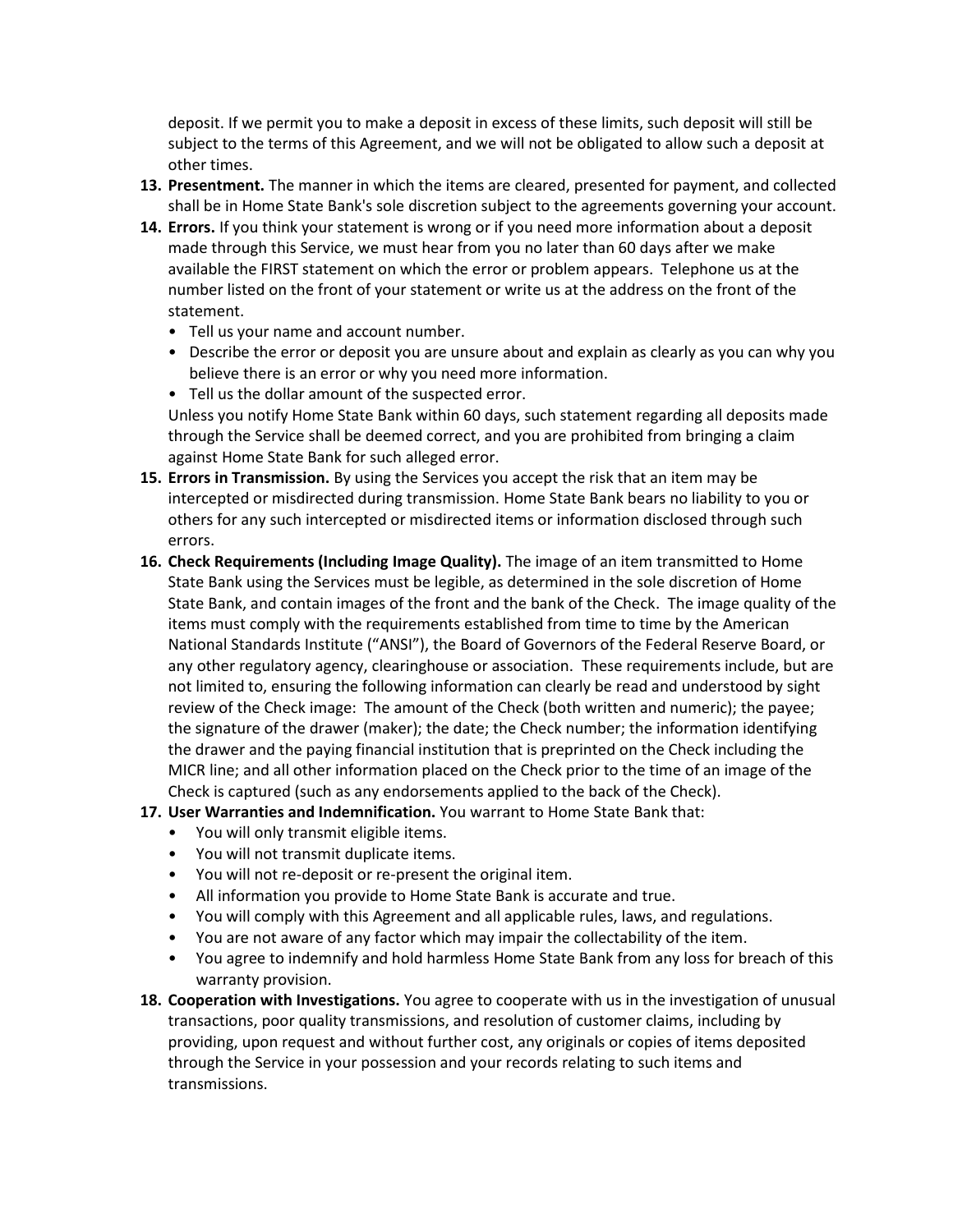- **19. Amendment.** From time to time the Home State Bank may amend any of the terms and conditions contained in the Agreement, including without limitations, any cut-off time, any business day, and any part of the Schedules attached hereto. Such amendments shall become effective upon receipt of notice by the Customer or such later date as may be stated in the Home State Bank's notice to the Customer. If you do not agree with the change you may discontinue using the Service. However, if you continue to use the Service, that may be deemed your acceptance of agreement to the change.
- **20. Termination.** We may terminate this Agreement at any time, for any reason, and without notice. This Agreement shall remain in full force and effect unless and until it is terminated by us. Without limiting the foregoing, this service may be terminated if you breach any term of this Agreement, if you use the Services for any unauthorized or illegal purposes or you use the Services in a manner inconsistent with the terms of your account agreement or any other agreement with us. If you would like to terminate using this service, call us at (712) 933-5511 or send a written request to:

## **Home State Bank PO Box 79**

**Royal, IA 51357**

- **21. Enforceability.** We may waive enforcement of any provision of this Agreement. No waiver of a breach of this Agreement shall constitute a waiver of any prior or subsequent breach of the Agreement. Any such waiver shall not affect our rights with respect to any other transaction or to modify the terms of this Agreement. In the event that any provision of this Agreement shall be deemed to be invalid, illegal, or unenforceable to any extent, the remainder of the Agreement shall not be impaired or otherwise affected and shall continue to be valid and enforceable to the fullest extent permitted by law.
- **22. Ownership & License.** You agree that Home State Bank retains all ownership and proprietary rights in the Services, associated content, technology, and website(s). Your use of the Services is subject to and conditioned upon your complete compliance with this Agreement. Without limiting the effect of the foregoing, any breach of this Agreement immediately terminates your right to use the Services. Without limiting the restriction of the foregoing, you may not use the Services (i) in any anti‐competitive manner, (ii) for any purpose which would be contrary to Home State Bank's business interest, or (iii) to Home State Bank's actual or potential economic disadvantage in any aspect. You may use the Services only in accordance with this Agreement. You may not copy, reproduce, distribute or create derivative works from the content and agree not to reverse engineer or reverse compile any of the technology used to provide the Services.
- **23. Your Authentication Method.** You agree that we are entitled to act upon instructions we receive with respect to the Service under your HSB E-Banking user ID, password, test key or other code or authentication method that we require (these components are referred to herein collectively as your "Authentication Method"). You are liable for all transactions made or authorized with the use of your Authentication Method. We have no responsibility for establishing the identity of any person who uses your Authentication Method. You agree that if you give any component of your Authentication Method to anyone or fail to safeguard its secrecy, you will be in violation of your obligations under your Internet and Mobile Banking Agreement and this Agreement. You agree to take appropriate steps to ensure that all components of your Authentication Method are protected and kept confidential. You agree to indemnify and release us from any and all liability, and agree not to make any claim or bring any action against us, relating to our honoring or allowing any actions or transactions that are conducted under your Authentication Method or acting upon instructions, messages or authorizations provided to us using your Authentication Method. By accessing the Service with